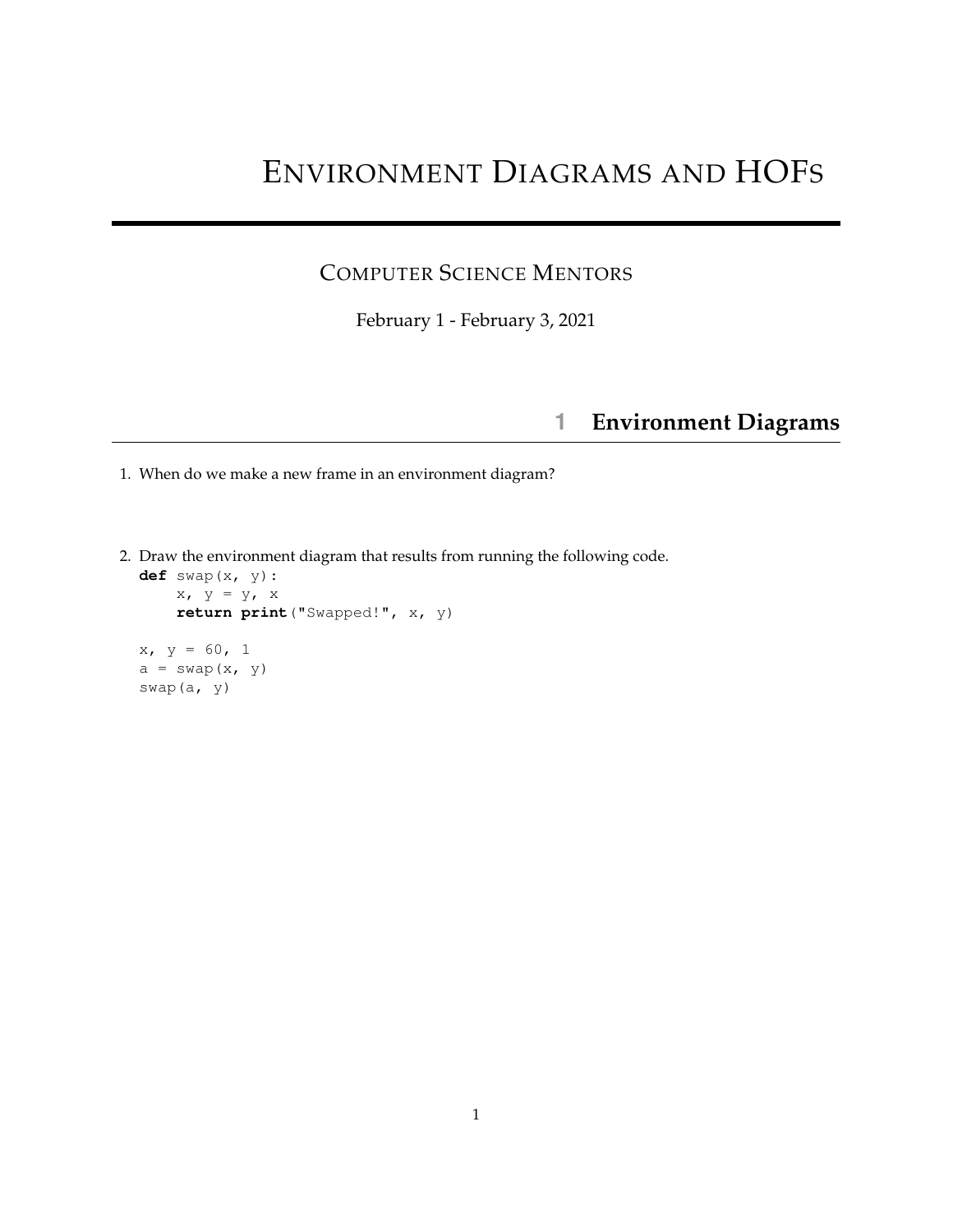```
3. Draw the environment diagram that results from running the following code.
```

```
def funny(joke):
    hoax = joke + 1return funny(hoax)
def sad(joke):
    hoax = joke - 1return hoax + hoax
funny, sad = sad, funny
result = funny(sad(2))
```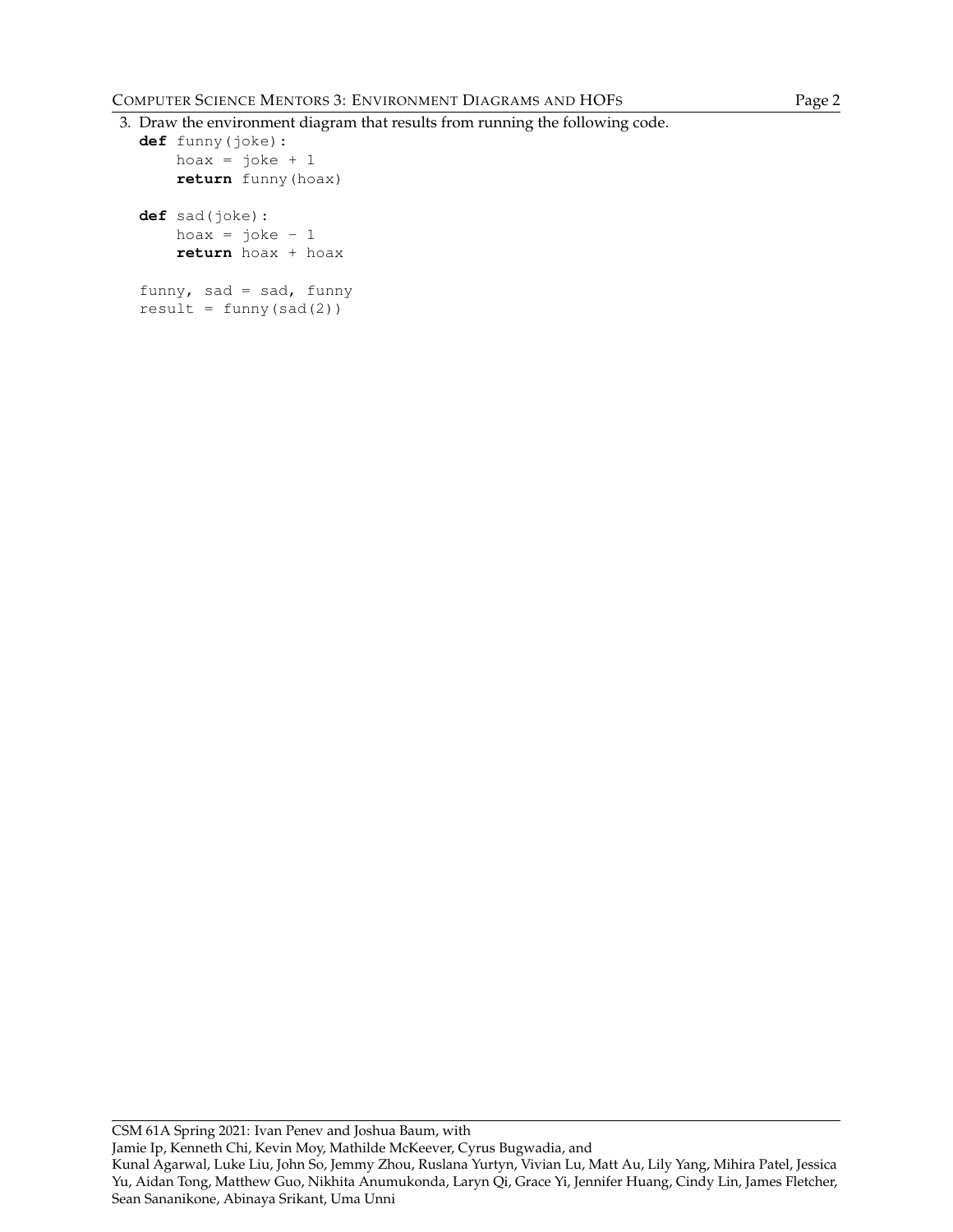## **2 Higher-Order Functions**

- 1. Why and where do we use lambda and higher-order functions?
- 2. Draw the environment diagram that results from running the code.

```
x = 20def foo(y):
    x = 5def bar():
         return lambda y: x - y
    return bar
y = f \circ \circ (7)z = y()
```
**print**(z(2))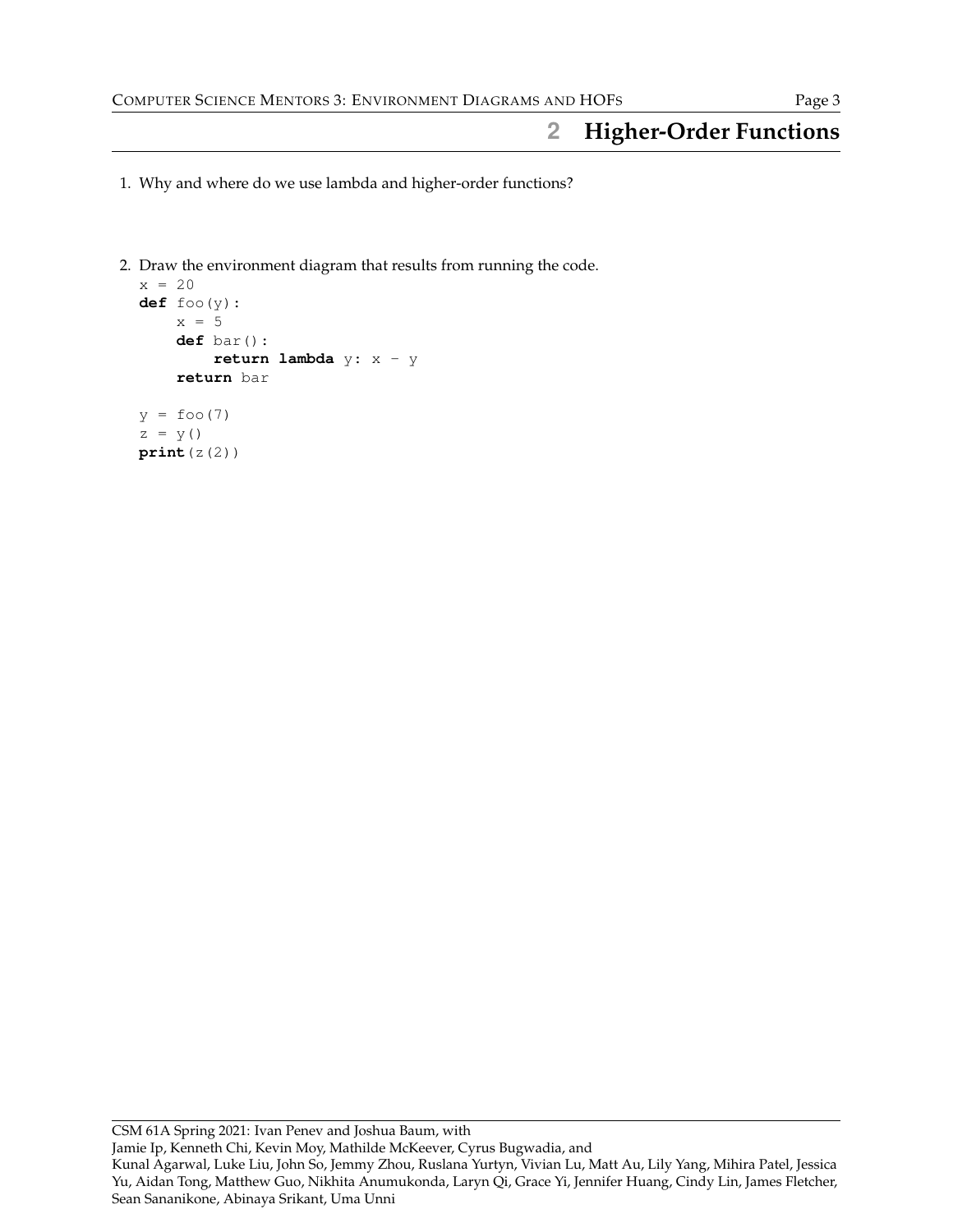```
3. Draw the environment diagram that results from running the code.
  apple = 4
  def orange(apple):
      apple = 5def plum(x):
           return lambda plum: plum * 2
      return plum
```

```
orange(apple)("hiii")(4)
```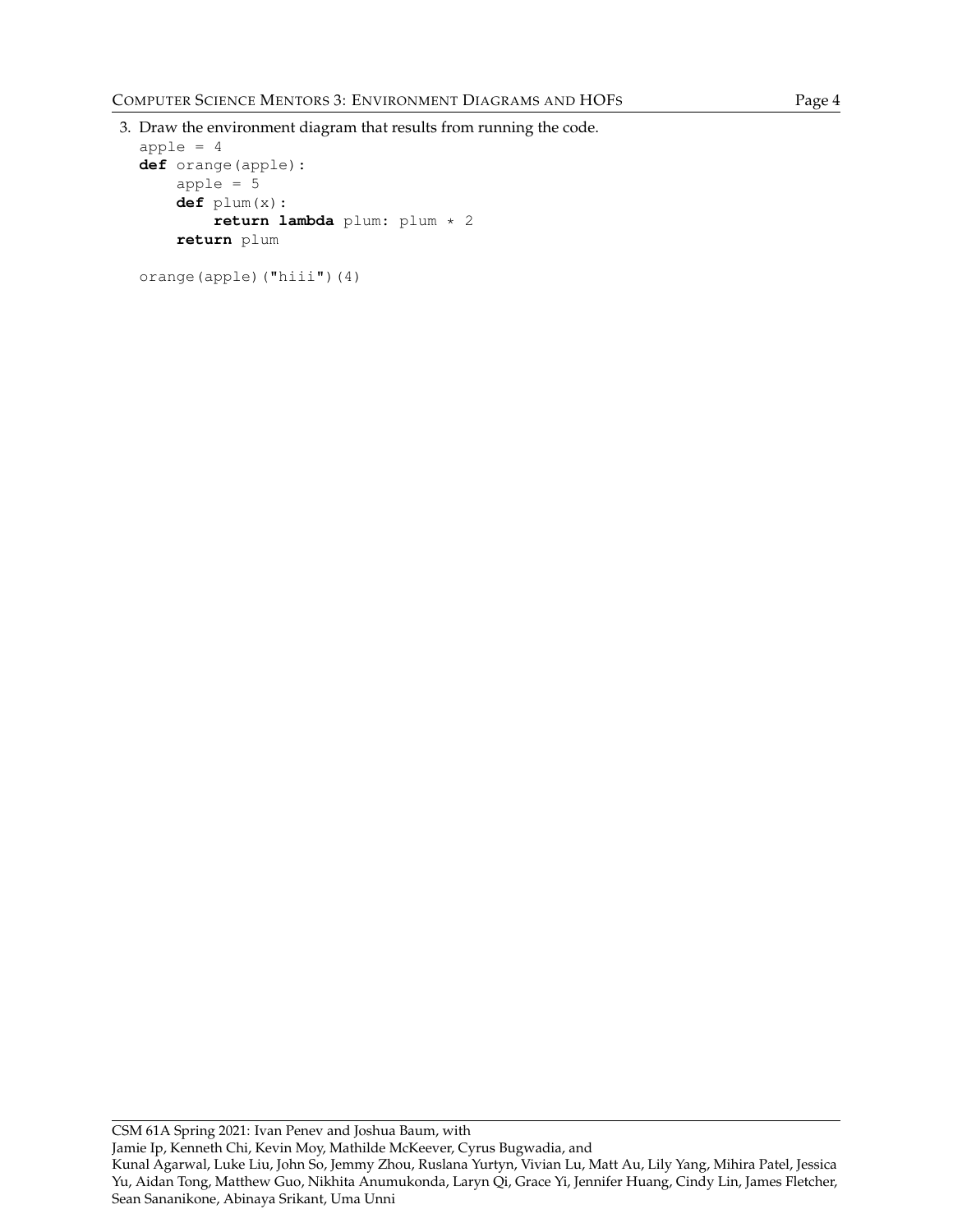4. Fill in the blanks (*without using any numbers in the first blank*) such that the entire expression evaluates to 9.

(**lambda** x: **lambda** y: \_\_\_\_\_\_\_\_\_\_\_\_\_\_\_\_)(\_\_\_\_\_)(**lambda** z: z\*z)()

- 5. Write a function, print sum, that takes in a positive integer, a, and returns a function that does the following:
	- (1) takes in a positive integer, b

(2) prints the sum of all natural numbers from 1 to  $a * b$ 

(3) returns a higher-order function that, when called, prints the sum of all natural numbers from 1 to  $(a+b)*c$ , where c is another positive integer.

```
def print_sum(a):
    """
   \gg f = print_sum(1)
   >>> q = f(2) # 1*2 => 1 + 23
   >>> h = g(4) # (1+2)*4 => 1 + 2 + ... + 11 + 12
    78
   >>> i = h(5) # (3+4)*5 => 1 + 2 + ... + 34 + 35
    630
    """
   def helper(b):
        i, total = \_while ___________________________:
            ____________________________
            ____________________________
       print(____________________________)
        return _____________________________
   return _______________________________
```